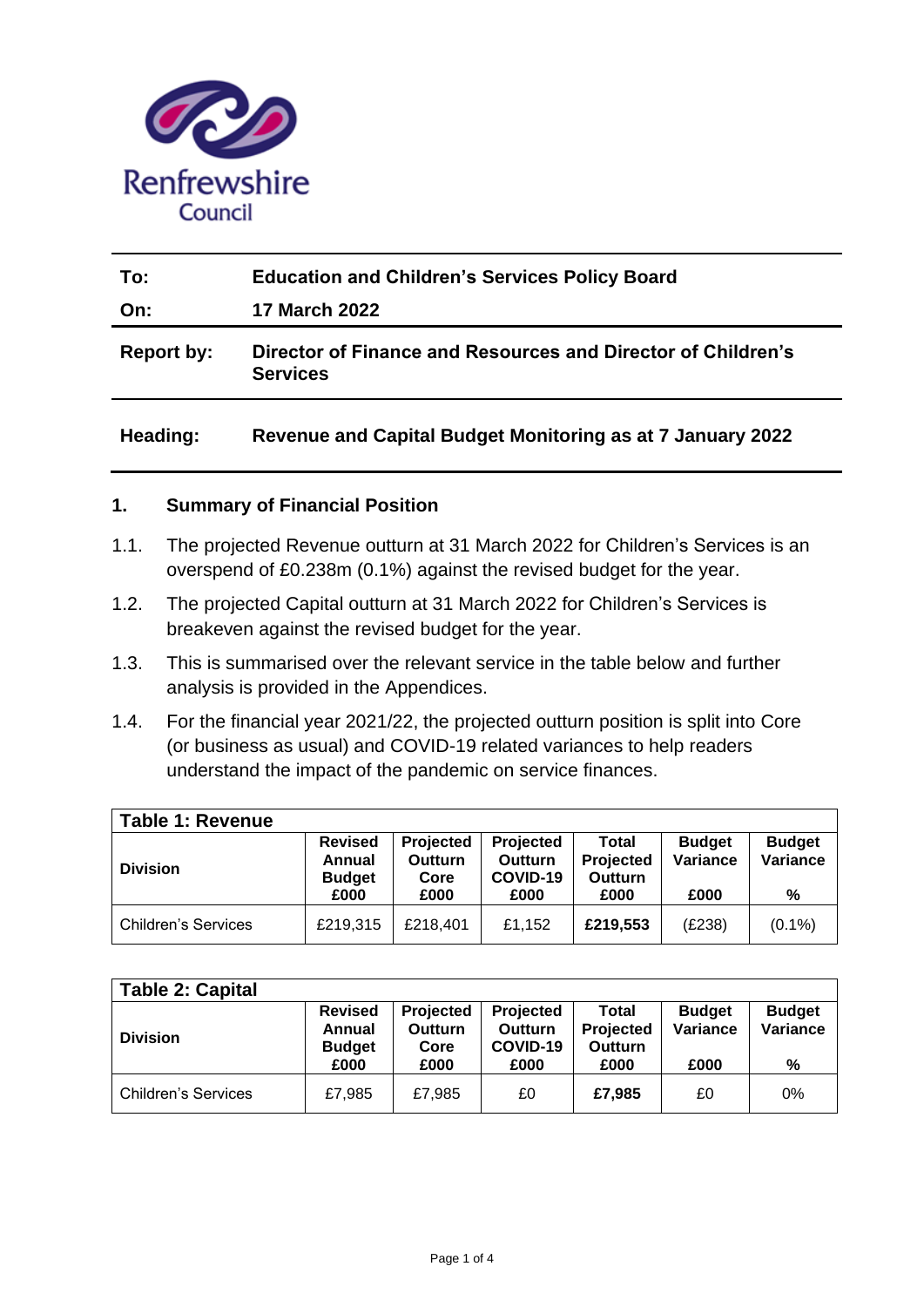## **2. Recommendations**

Members are requested to:

- 2.1. Note the projected Revenue outturn position for Children's Services detailed in Table 1 above, and further note that the forecast position is based on best estimates and confirmed government support at this point in time; forecasts are likely to be subject to fluctuation as the year progresses.
- 2.2. Note projected Capital outturn position for Children's Services detailed in Table 2 above; and
- 2.3. Note the budget adjustments detailed in sections 4 and 6.

## **3. Children's Services Revenue**

- 3.1. The Revenue Budget Monitoring report at Appendix 1 identifies a projected annual overspend of £0.238m (0.1% of total budget). Detailed division service reports can be found in Appendix 2, along with an explanation of each significant projected variance.
- 3.2. The projected outturn is based on available information and assumptions made by service budget holders as at early January 2022. These assumptions will be refined during the year as more information becomes available. The projected outturn and projected Covid related spend are net of educationspecific Covid resource either carried forward from 2020/21 or additional allocations in year of £3.3m; and net of general Covid resource of £1.2m which is underpinning care-related spend.
- 3.3. The main reasons for the projected outturn position are indicated below the tables showing the objective analysis (which division is spending the budget).

## **4. Revenue Budget Adjustments**

4.1. Members are requested to note from Appendix 1 that budget adjustments totalling £0.024m have been processed since the last report. These relate to a number of transfers to other services for miscellaneous property repairs, kitchen equipment and disclosure costs, which have been offset by transfers from other services for Families First and Unaccompanied Asylum Seeking Children.

## **5. Children's Services Capital**

- 5.1. The Capital Investment Programme 2021/22 to 2025/26 was approved by the Council on 4<sup>th</sup> March 2021.
- 5.2. The Capital Monitoring report at Appendix 3 indicates changes totalling £0.587m in the approved capital programme for Education and Children's Services. This largely relates to budget carried forward to 2022-23 from 2021- 22 for Other School Investment programmes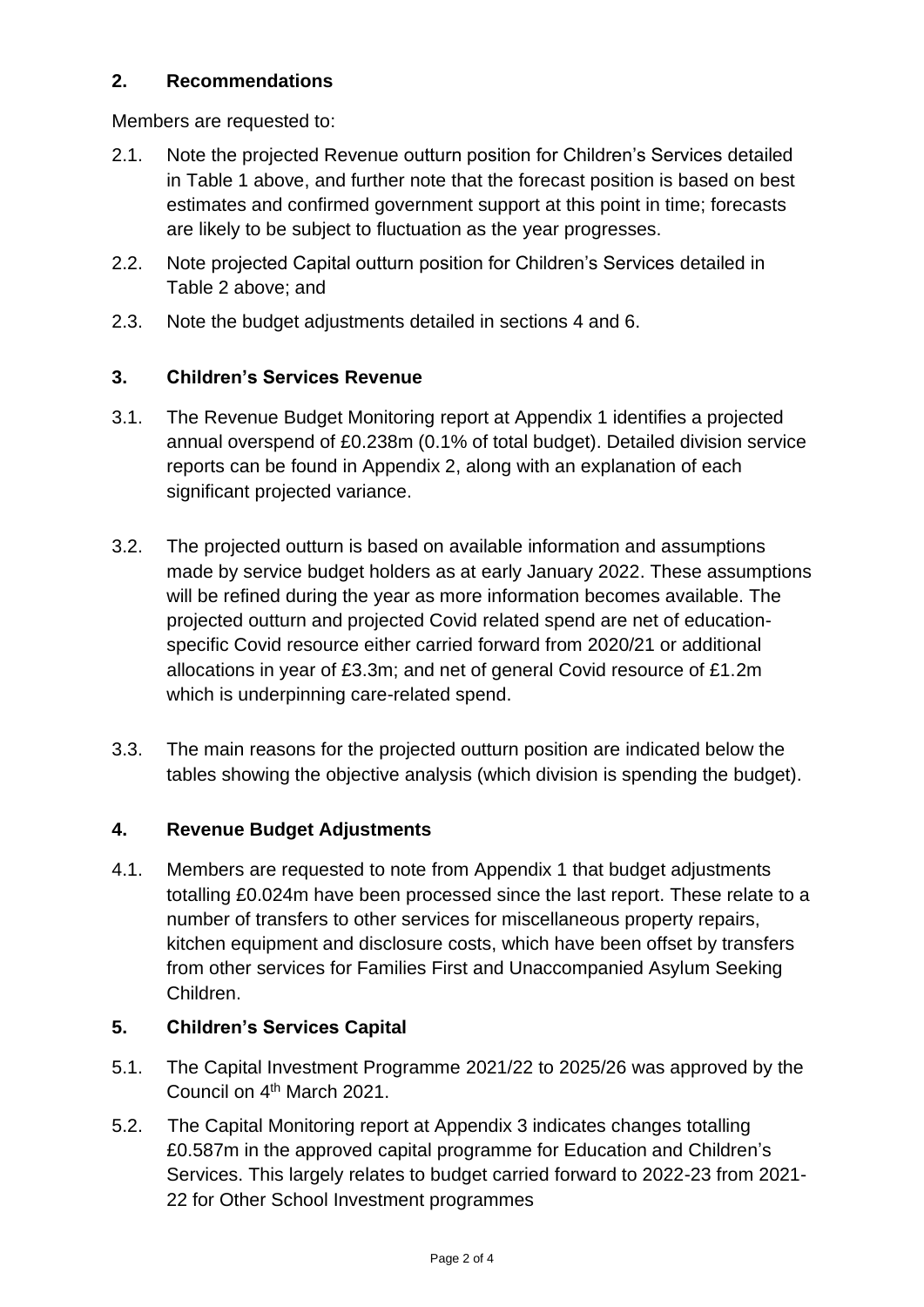5.3. Further detail, including reasons for significant variances, can be found at Appendix 3.

# **6. Capital Budget Adjustments**

6.1. There have been budget changes totalling £0.587m since the last report:

Budget carried forward from 2021-22 to 2022-23 (£0.587m):

- Primary School Estate Programme (£0.100m) for timing of outstanding work to be completed;
- Other Schools Investment Programmes (£0.487m):
	- o To reflect timing of toilet upgrade projects including Trinity High School and Auchenlodment Primary School.

## **Implications of this report**

**1. Financial –** The projected budget outturn position for Children's Services' Revenue budget is an overspend of £0.238m. Income and expenditure will continue to be monitored closely for the rest of the financial year and, where necessary, steps will be taken to mitigate any overspend including applying flexibility within specific grant funding as permitted by the Scottish Government.

**\_\_\_\_\_\_\_\_\_\_\_\_\_\_\_\_\_\_\_\_\_\_\_\_\_\_\_\_\_\_\_\_\_\_\_\_\_\_\_\_\_\_\_\_\_\_\_\_\_\_\_\_\_\_\_\_\_\_\_\_\_\_\_\_\_\_\_**

The projected outturn position for Children's Services' Capital budget is breakeven. The Capital programme will continue to be monitored closely for the rest of the financial year.

Any changes to current projections in either Revenue or Capital budgets will be reported to the board as early as possible, along with an explanation for the movement.

- **2. HR and Organisational Development** None directly arising from this report.
- **3. Community/Council Planning** None directly arising from this report.
- **4. Legal**  None directly arising from this report.
- **5. Property/Assets** None directly arising from this report.
- **6. Information Technology**  None directly arising from this report.
- **7. Equality and Human Rights**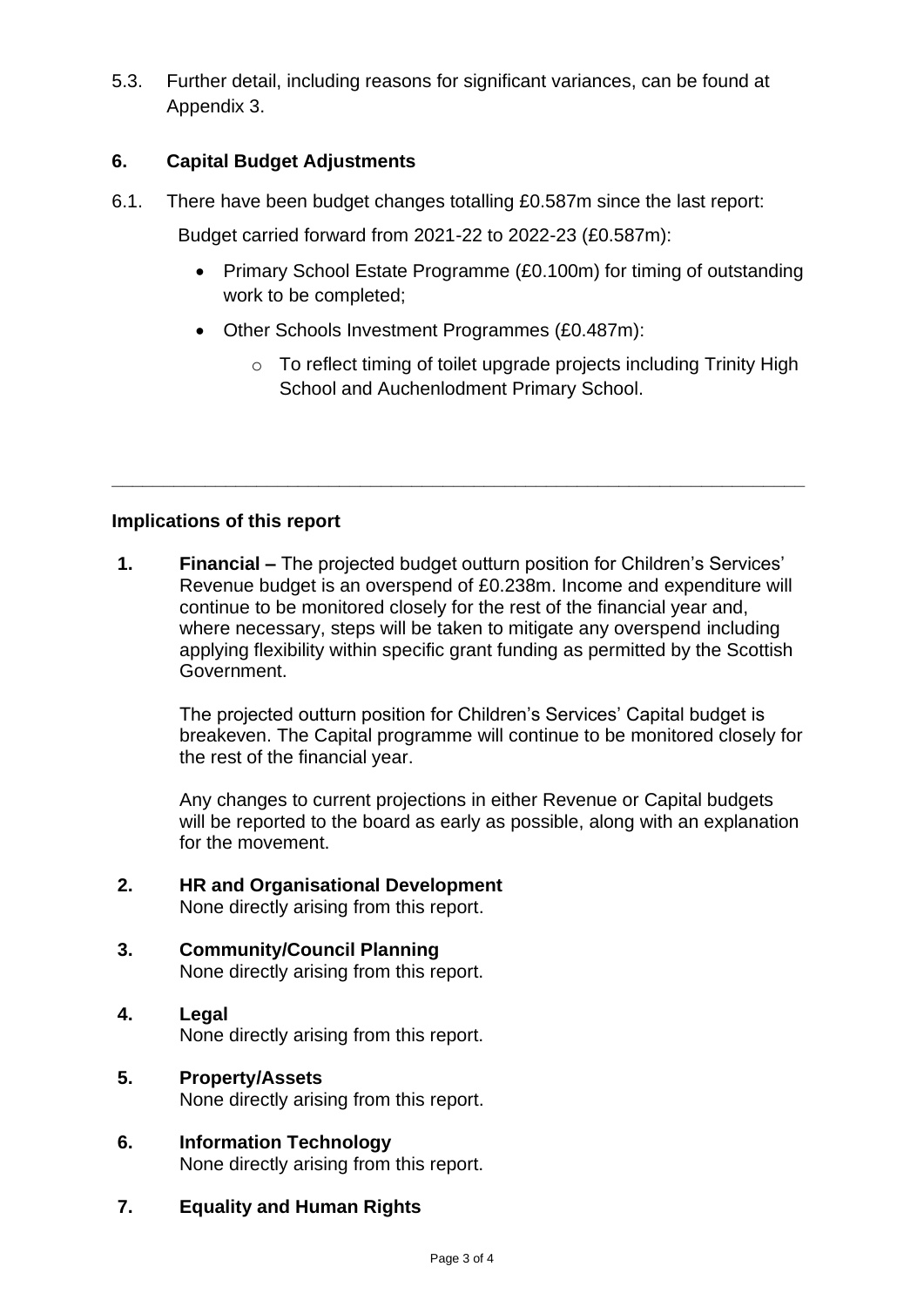The recommendations contained within this report have been assessed in relation to their impact on equalities and human rights. No negative impacts on equality groups or potential for infringement of individuals' human rights have been identified arising from the recommendations contained in the report because for example it is for noting only. If required following implementation, the actual impact of the recommendations and the mitigating actions will be reviewed and monitored, and the results of the assessment will be published on the Council's website.

### **8. Health and Safety**

None directly arising from this report.

### **9. Procurement**

None directly arising from this report.

### **10. Risk**

The potential risk that the Council will overspend its approved budgets for the year will be managed at a Council-wide level by the Chief Executive and Directors.

**\_\_\_\_\_\_\_\_\_\_\_\_\_\_\_\_\_\_\_\_\_\_\_\_\_\_\_\_\_\_\_\_\_\_\_\_\_\_\_\_\_\_\_\_\_\_\_\_\_\_\_\_\_\_\_\_\_\_\_\_\_\_\_\_\_\_**

**\_\_\_\_\_\_\_\_\_\_\_\_\_\_\_\_\_\_\_\_\_\_\_\_\_\_\_\_\_\_\_\_\_\_\_\_\_\_\_\_\_\_\_\_\_\_\_\_\_\_\_\_\_\_\_\_\_\_\_\_\_\_\_\_\_\_**

### **11. Privacy Impact**

None directly arising from this report.

- **12. Cosla Policy Position** N/a.
- **13. Climate Risk** None directly arising from this report.

## **List of Background Papers: None**

**Authors:** George McLachlan, Extension 6133 Kevin Festorazzi, Extension 4885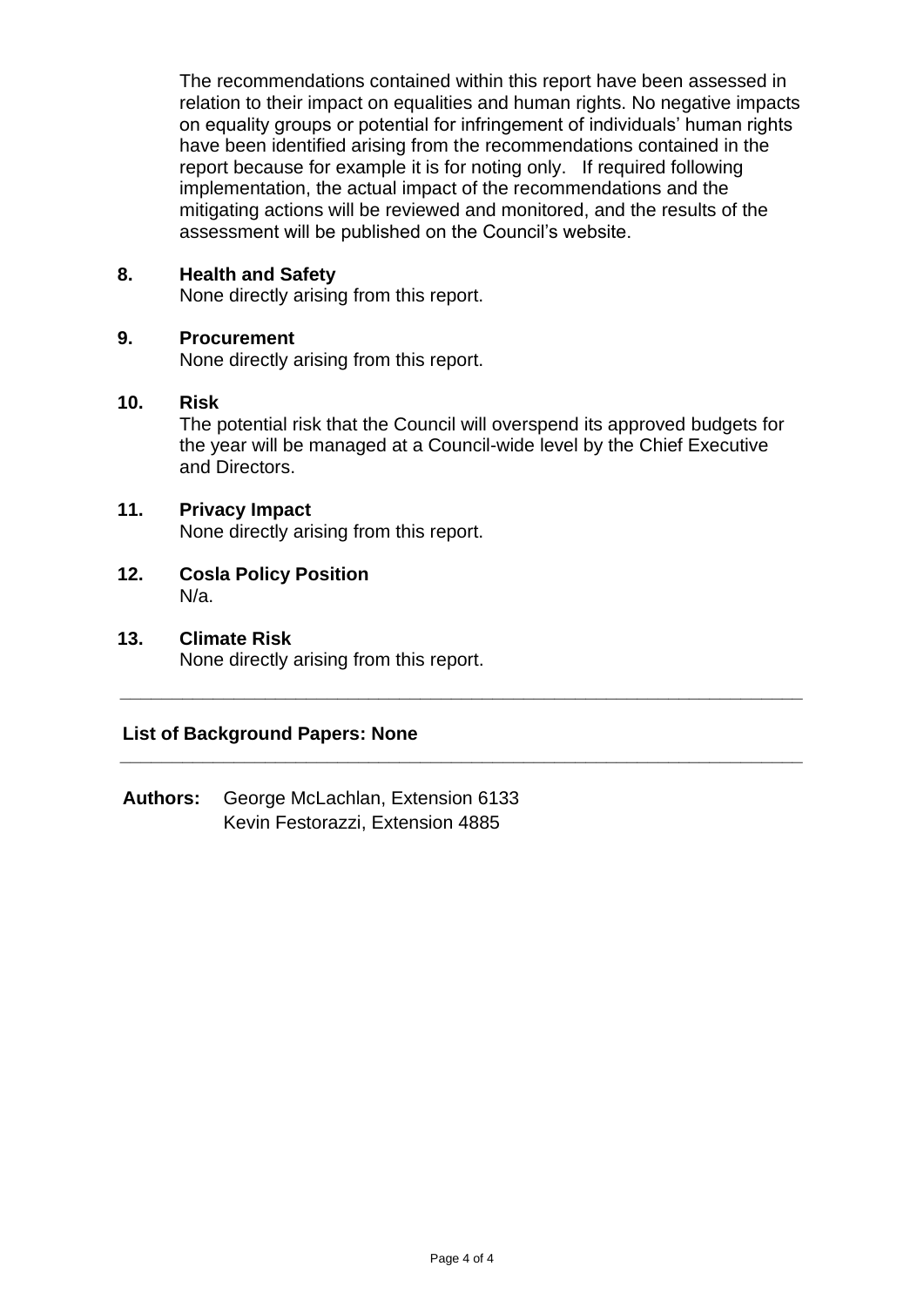#### **RENFREWSHIRE COUNCIL REVENUE BUDGET MONITORING STATEMENT 2021/22 1 April 2021 to 7 January 2022**

#### **POLICY BOARD : EDUCATION & CHILDREN'S SERVICES**

|                                    | <b>Revised Annual</b> | <b>Budget</b>      | <b>Revised Annual</b> | Projected           | Projected      | <b>Total Projected</b> | <b>Budget Variance</b>  |            | Previous       | Movement |
|------------------------------------|-----------------------|--------------------|-----------------------|---------------------|----------------|------------------------|-------------------------|------------|----------------|----------|
|                                    | <b>Budget at P8</b>   | <b>Adjustments</b> | <b>Budget</b>         | <b>Outturn Core</b> | Outturn COVID- | <b>Outturn</b>         | (Adverse) or Favourable |            | Projected      |          |
| <b>Subjective Summary</b>          |                       |                    |                       | <b>Business</b>     | 19             |                        |                         |            | <b>Outturn</b> |          |
|                                    |                       |                    |                       |                     |                |                        |                         |            | Variance       |          |
|                                    | £000                  | £000               | £000                  | £000                | £000           | £000                   | £000                    | %          | £000           | £000     |
| <b>Employees</b>                   | 156,469               | 234                | 156,703               | 154,676             | 407            | 155,083                | 1,620                   | 1.0%       | 1,243          | 377      |
| <b>Premises Related</b>            | 9,075                 | (13)               | 9,062                 | 9,986               | 94             | 10,080                 | (1,018)                 | (11.2%)    | (956)          | (62)     |
| <b>Transport Related</b>           | 4,625                 | 30 <sup>1</sup>    | 4,655                 | 5,266               |                | 5,266                  | (611)                   | $(13.1\%)$ | (606)          | (5)      |
| Supplies and Services              | 28,573                | 73                 | 28,646                | 27,701              | 210            | 27,911                 | 735                     | 2.6%       | 681            | 55       |
| Third Party Payments               | 13,924                |                    | 13,924                | 14,868              | 433            | 15,301                 | (1, 377)                | $(9.9\%)$  | (1,213)        | (163)    |
| <b>Transfer Payments</b>           | 14,781                | (299)              | 14,482                | 14,761              |                | 14,769                 | (287)                   | $(2.0\%)$  | (198)          | (89)     |
| <b>Support Services</b>            | 201                   |                    | 203                   | 240                 |                | 240                    | (37)                    | $(18.1\%)$ | (37)           |          |
| Depreciation and Impairment Losses |                       |                    |                       |                     |                |                        |                         | 0.0%       |                |          |
| <b>GROSS EXPENDITURE</b>           | 227,648               | 27 <sup>1</sup>    | 227,675               | 227,498             | 1,152          | 228,650                | (975)                   | (0.4% )    | (1,086)        | 111      |
| Income                             | (8,310)               | (50)               | (8,360)               | (9,097)             |                | (9,097)                | 737                     | 8.8%       | 648            | 89       |
| <b>NET EXPENDITURE</b>             | 219,338               | (23)               | 219,315               | 218,401             | 1,152          | 219,553                | (238)                   | $(0.1\%)$  | (439)          | 200      |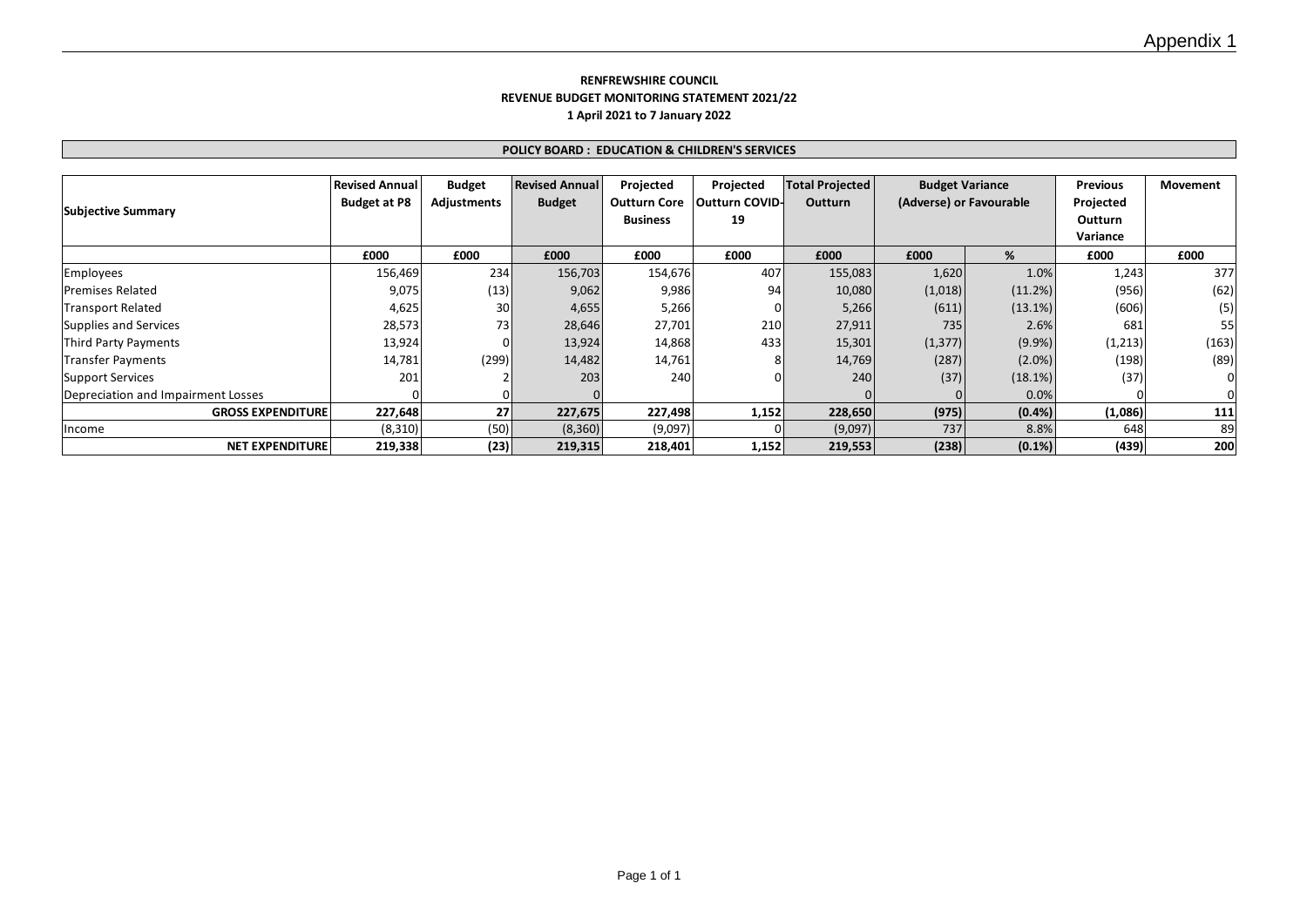#### **RENFREWSHIRE COUNCIL REVENUE BUDGET MONITORING STATEMENT 2021/22 1 April 2021 to 7 January 2022**

#### **POLICY BOARD : EDUCATION & CHILDREN'S SERVICES**

|                                       | <b>Revised Annual</b> | <b>Budget</b> | <b>Revised Annual</b> | Projected           | Projected             | <b>Total Projected</b> | <b>Budget Variance</b>  |            | <b>Previous</b> | Movement |
|---------------------------------------|-----------------------|---------------|-----------------------|---------------------|-----------------------|------------------------|-------------------------|------------|-----------------|----------|
|                                       | <b>Budget at P8</b>   | Adjustments   | <b>Budget</b>         | <b>Outturn Core</b> | <b>Outturn COVID-</b> | <b>Outturn</b>         | (Adverse) or Favourable |            | Projected       |          |
| <b>Objective Summary</b>              |                       |               |                       | <b>Business</b>     | 19                    |                        |                         |            | Outturn         |          |
|                                       |                       |               |                       |                     |                       |                        |                         |            | Variance        |          |
|                                       | £000                  | £000          | £000                  | £000                | £000                  | £000                   | £000                    | %          | £000            | £000     |
| Directorate                           | 616                   | (15)          | 601                   | 601                 |                       | 601                    |                         | 0.0%       |                 |          |
| Early learning and childcare          | 34,904                | 71            | 34,975                | 33,802              | 16                    | 33,818                 | 1,157                   | 3.3%       | 1,025           | 132      |
| Primary                               | 54,850                | (9)           | 54,841                | 54,413              | 457                   | 54,870                 | (29)                    | $(0.1\%)$  | 43              | (72)     |
| Secondary                             | 75,345                |               | 75,350                | 75,104              | 168                   | 75,272                 | 78                      | 0.1%       | 137             | (59)     |
| ASN (Special) Schools                 | 6,327                 | (2)           | 6,325                 | 6,263               | 55                    | 6,318                  |                         | 0.1%       | (36)            | 43       |
| Additional support for learning (ASL) | 14,801                | (3)           | 14,798                | 15,067              |                       | 15,067                 | (269)                   | $(1.8\%)$  | (355)           | 86       |
| Psychological services                | 730                   |               | 730                   | 748                 |                       | 748                    | (18)                    | (2.5%)     | (43)            | 25       |
| Education development                 | 1,722                 |               | 1,722                 | 1,722               |                       | 1,722                  |                         | 0.0%       |                 |          |
| <b>Attainment Challenge</b>           | (1,071)               | (54)          | (1, 125)              | (1, 125)            |                       | (1, 125)               |                         | 0.0%       |                 |          |
| Facilities management                 | 579                   | (7)           | 572                   | 685                 | 23                    | 708                    | (136)                   | $(23.8\%)$ | (131)           | (5)      |
| Child care                            | 30,535                | (9)           | 30,526                | 31,121              | 433                   | 31,554                 | (1,028)                 | $(3.4\%)$  | (1,079)         | 51       |
| <b>NET EXPENDITURE</b>                | 219,338               | (23)          | 219,315               | 218,401             | 1,152                 | 219,553                | (238)                   | $(0.1\%)$  | (439)           | 201      |

| <b>Objective Heading</b>            | <b>Key Reasons for Projected Variance</b>                                                                                      |
|-------------------------------------|--------------------------------------------------------------------------------------------------------------------------------|
| Directorate                         | No variances to report.                                                                                                        |
| <b>Early Learning and Childcare</b> | Underspend arises within employee costs and supplies & services, offset by overspends in premises costs and transfer payments. |
| <b>Primary Schools</b>              | Overspend arises within premises costs, transport costs and supplies & services, offset by underspend within employee costs.   |
| Secondary Schools                   | Underspend arises within employee costs and supplies & services, offset by overspends in premises costs and transport costs.   |
| <b>ASN Schools</b>                  | Underspend arises within employee costs.                                                                                       |
| Additional Support for Learning     | Overspend relates mainly to transport costs.                                                                                   |
| Psychological Services              | Overspend mainly relates to employee costs.                                                                                    |
| <b>Education Development</b>        | No variances to report.                                                                                                        |
| <b>Facilities Management</b>        | Overspend relates to employee costs and premises costs.                                                                        |
| Children & Families                 | Overspend mainly relates to employee costs, premises costs and third party payments, offset by increased income.               |